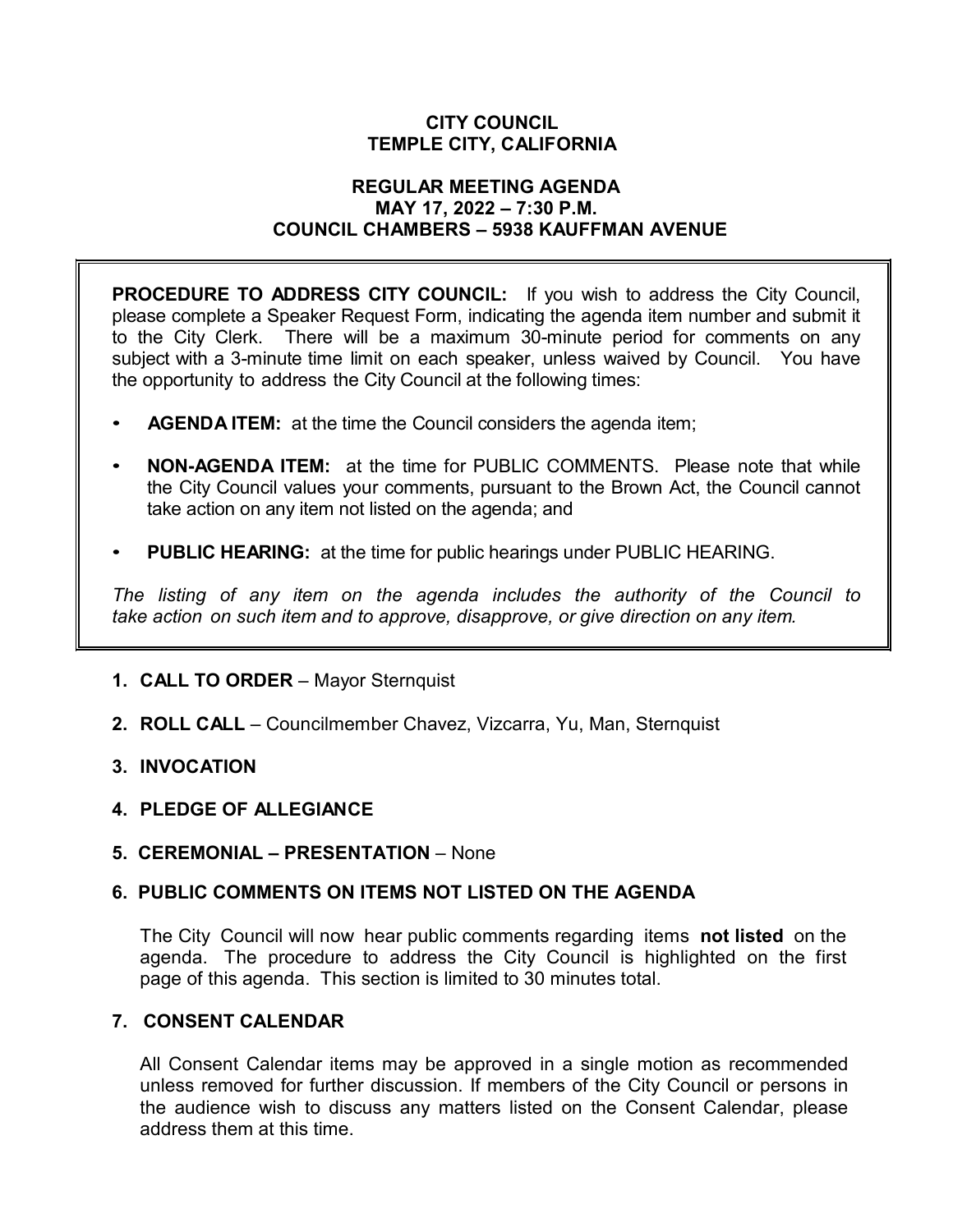City Council Agenda May 17, 2022 Page 2 of 6

Recommendation: Approve Items A through I per recommendations.

## [A. APPROVAL OF MINUTES](https://www.ci.temple-city.ca.us/DocumentCenter/View/17878/02_7A_CCM---2022-05-03)

The City Council is requested to review and approve:

- 1. The Minutes of the Regular City Council Meeting of May 3, 2022; and
- 2. The Minutes of the Special City Council Meeting of May 10, 2022.

Recommendation: Approve.

# B. [ADOPTION OF RESOLUTION NO. 22-5591 CONFIRMING MAYOR'S](https://www.ci.temple-city.ca.us/DocumentCenter/View/17886/03_7B_Mayor-Appointment---Staff-Report-May-2022)  [APPOINTMENT OF COUNCILMEMBERS TO SERVE AS DELEGATES AND](https://www.ci.temple-city.ca.us/DocumentCenter/View/17886/03_7B_Mayor-Appointment---Staff-Report-May-2022)  [ALTERNATES TO OTHER AGENCIES OR ORGANIZATIONS](https://www.ci.temple-city.ca.us/DocumentCenter/View/17886/03_7B_Mayor-Appointment---Staff-Report-May-2022)

The City Council is requested to approve the Mayor's appointment of Councilmembers as delegates and alternates to other agencies or organizations to attend regularly scheduled meetings to discuss and make recommendations regarding issues that may affect cities in the Los Angeles County.

Recommendation: Adopt Resolution No. 22-5591 confirming Mayor's appointment of Councilmembers to serve as delegates and alternates to other agencies or organizations.

# C. [SECOND READING AND ADOPTION OF ORDINANCE NO. 22-1060, SERIES B](https://www.ci.temple-city.ca.us/DocumentCenter/View/17879/04_7C_Series-B-Code-Amendments_Second-Reading_Staff-Report-w-attachments)  [CODE AMENDMENTS OF TITLE 9 \(ZONING REGULATIONS\), CHAPTER 1](https://www.ci.temple-city.ca.us/DocumentCenter/View/17879/04_7C_Series-B-Code-Amendments_Second-Reading_Staff-Report-w-attachments)  [\(ZONING CODE\)](https://www.ci.temple-city.ca.us/DocumentCenter/View/17879/04_7C_Series-B-Code-Amendments_Second-Reading_Staff-Report-w-attachments)

The Series B Code Amendments are a miscellaneous combination of minor adjustments to the Zoning Code to codify existing practices, bring the Zoning Code into compliance with State law, create consistency across the City's various land use documents, and provide clarity on rules already adopted.

Recommendation: Adopt Ordinance No. 22-1060 Series B Code Amendments of Title 9 (Zoning Regulations), Chapter 1 (Zoning Code).

## D. [SECOND READING AND ADOPTION OF ORDINANCE NO. 22-1061 RELATED](https://www.ci.temple-city.ca.us/DocumentCenter/View/17880/05_7D_Vacant-Parcel-Ordinance_Second-Reading_Staff-Report-w-attachments)  [TO THE MAINTENANCE AND LANDSCAPING OF VACANT SITES](https://www.ci.temple-city.ca.us/DocumentCenter/View/17880/05_7D_Vacant-Parcel-Ordinance_Second-Reading_Staff-Report-w-attachments)

The purpose of the proposed Ordinance is to adopt regulations related to the landscaping and maintenance of vacant sites. The ordinance would require owners of vacant non-residential properties to install additional fencing along the perimeter of a property and could potentially require additional landscaping. The rules also set maintenance standards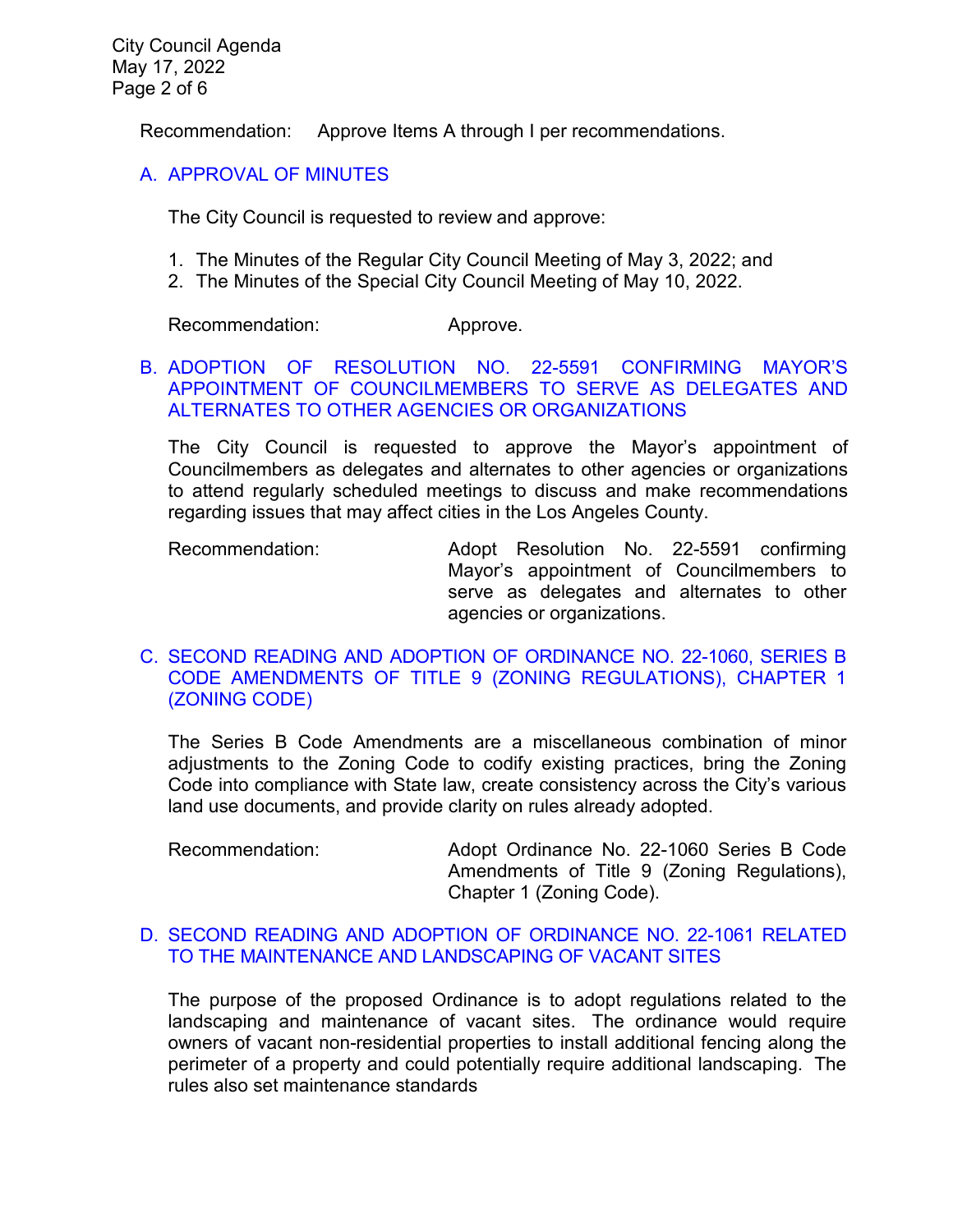Recommendation: Adopt Ordinance No. 22-1061 amending Title 4 ("Law Enforcement"), Chapter 2 ("Nuisances") of the Temple City Municipal Code to provide for regulations pertaining to the maintenance and landscaping of vacant properties.

### E. [APPROVAL OF FIRST AMENDMENT TO THE SERVICES AGREEMENT WITH](https://www.ci.temple-city.ca.us/DocumentCenter/View/17881/06_7E_Farmers-Market-Agreement_Staff-Report-w-attachments)  [GRETCHEN STERLING TO OPERATE AND MANAGE THE TEMPLE CITY](https://www.ci.temple-city.ca.us/DocumentCenter/View/17881/06_7E_Farmers-Market-Agreement_Staff-Report-w-attachments)  [CERTIFIED FARMERS MARKET](https://www.ci.temple-city.ca.us/DocumentCenter/View/17881/06_7E_Farmers-Market-Agreement_Staff-Report-w-attachments)

The City Council is requested to approve the First Amendment to the Service Agreement with Gretchen Sterling to effectuate the first of the three additional one-year term to operate and manage the Temple City Certified Farmers Market.

[F. ADOPTION OF RESOLUTION NO. 22-5595, DECLARING THE CITY'S](https://www.ci.temple-city.ca.us/DocumentCenter/View/17887/07_7F_LLD-Intention-to-Levy-Assessments_Engineer-Report_Staff-Report-Final-w-attachments)  [INTENTION TO LEVY AND COLLECT LIGHTING AND MAINTENANCE](https://www.ci.temple-city.ca.us/DocumentCenter/View/17887/07_7F_LLD-Intention-to-Levy-Assessments_Engineer-Report_Staff-Report-Final-w-attachments)  [DISTRICT ASSESSMENTS FOR FISCAL YEAR](https://www.ci.temple-city.ca.us/DocumentCenter/View/17887/07_7F_LLD-Intention-to-Levy-Assessments_Engineer-Report_Staff-Report-Final-w-attachments) (FY) 2021-2022 AND [ESTABLISHING THE TIME AND PLACE FOR HEARING PUBLIC OBJECTIONS](https://www.ci.temple-city.ca.us/DocumentCenter/View/17887/07_7F_LLD-Intention-to-Levy-Assessments_Engineer-Report_Staff-Report-Final-w-attachments)

The City Council is requested to accept the Engineer's Report for the Temple City Citywide Lighting and Maintenance District for FY 2022-2023. The Engineer's Report contains an annual program cost summary which includes the estimated cost of the construction, operation, servicing and maintenance of the street lights, traffic signals, and parkway landscaping for FY 2022-2023. The report also includes the method of apportionment for the assessments.

Recommendation:

- 1. Accept the Engineer's Report for the Temple City Citywide Lighting and Maintenance District (District) for FY 2022-2023 (Attachment "A"); and
- 2. Adopt Resolution No. 22-5595 (Attachment "B").

## [G.](https://www.ci.temple-city.ca.us/DocumentCenter/View/17882/08_7G_Award-of-Service-Agreement-to-prepare-the-Local-Road-Safety-Plan-LRSP) [AWARD OF PROFESSIONAL SERVICES AGREEMENT TO KIMLEY-HORN](https://www.ci.temple-city.ca.us/DocumentCenter/View/17882/08_7G_Award-of-Service-Agreement-to-prepare-the-Local-Road-Safety-Plan-LRSP)  [AND ASSOCIATES, INC. TO PREPARE THE LOCAL ROAD SAFETY PLAN](https://www.ci.temple-city.ca.us/DocumentCenter/View/17882/08_7G_Award-of-Service-Agreement-to-prepare-the-Local-Road-Safety-Plan-LRSP)  [\(LRSP\)](https://www.ci.temple-city.ca.us/DocumentCenter/View/17882/08_7G_Award-of-Service-Agreement-to-prepare-the-Local-Road-Safety-Plan-LRSP)

The City Council is requested to approve a professional services agreement with Kimley-Horn and Associates, Inc. to prepare the Local Road Safety Plan (LRSP). The LRSP will identify and analyze roadway safety concerns, resulting in recommendations for potential roadway safety improvements to reduce or eliminate safety issues identified by the plan.

Recommendation: Review and approve the First Amendment to the Service Agreement (Attachment "A") with Gretchen Sterling to operate and manage the Temple City Certified Farmers Market.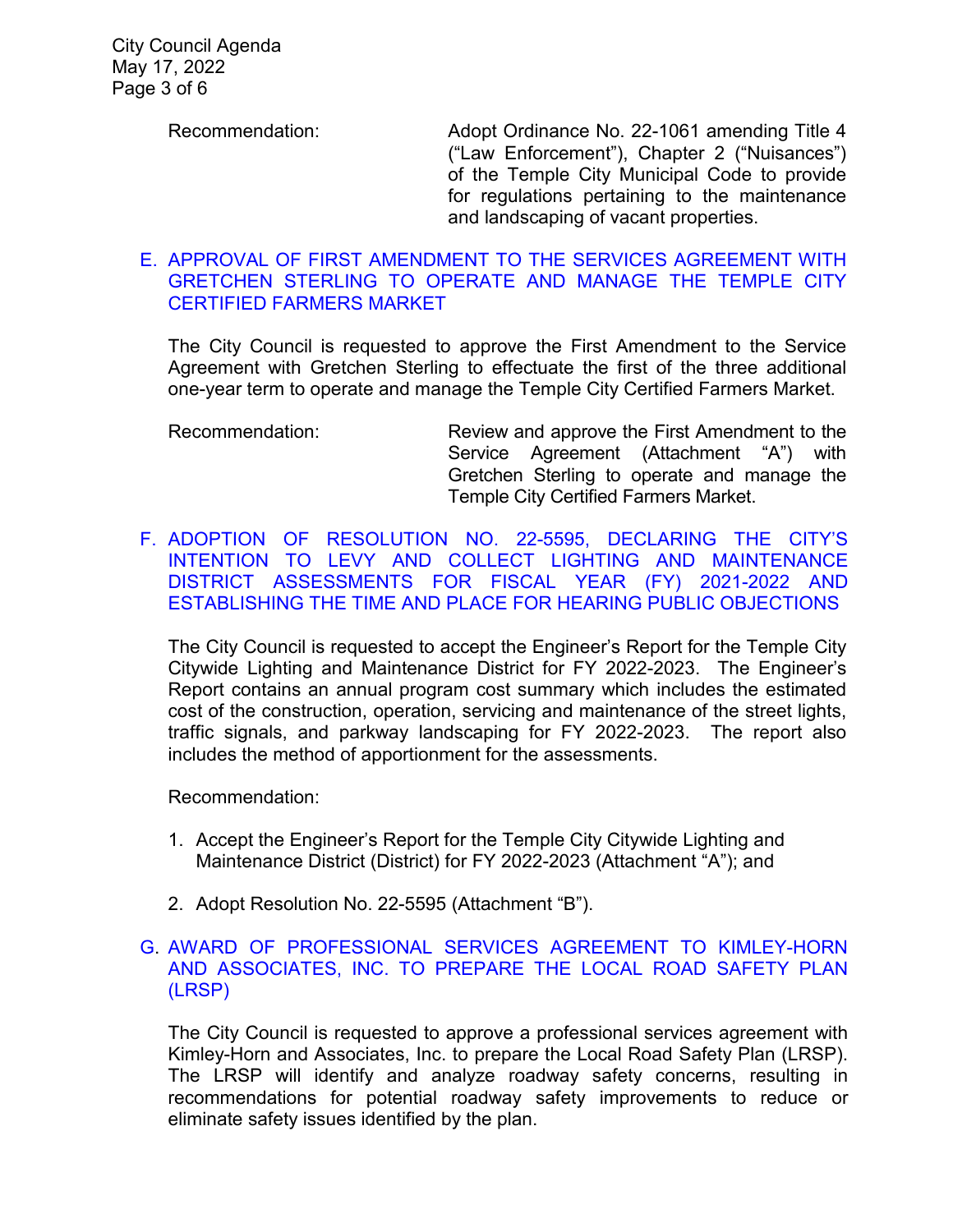Recommendation:

- 1. Award a Professional Services Agreement to Kimley-Horn and Associates, Inc. to prepare the Local Road Safety Plan (LRSP);
- 2. Authorize the City Manager to execute the Contract in an amount of \$40,247.39.

# H. [VISA CARD REPORT](https://www.ci.temple-city.ca.us/DocumentCenter/View/17883/09_7H_Visa-Card-Staff-Report)

The City Council is requested to review, receive and file the Visa Card Report.

Recommendation: Receive and file.

I. [ADOPTION OF RESOLUTION NO. 22-5596](https://www.ci.temple-city.ca.us/DocumentCenter/View/17884/10_7I_Warrant-Register_Reso-No-22-5595-51722---Warrants--Demands-FY-2021-2022) APPROVING PAYMENT OF BILLS [FOR FISCAL YEAR 2021-22](https://www.ci.temple-city.ca.us/DocumentCenter/View/17884/10_7I_Warrant-Register_Reso-No-22-5595-51722---Warrants--Demands-FY-2021-2022)

The City Council is requested to adopt Resolution No. 22-5596 authorizing the payment of bills.

Recommendation: Adopt Resolution No. 22-5596

- **8. PUBLIC HEARING** None
- **9. UNFINISHED BUSINESS** None

### **10. NEW BUSINESS**

## A. REVIEW OF CITY COUNCIL AD HOC AND STANDING [COMMITTEES](https://www.ci.temple-city.ca.us/DocumentCenter/View/17885/12_10A_City-Council-Ad-Hoc-and-Standing-Committees-Reivew_Staff-Report)

The City Council is requested to review a list of Council Ad Hoc and Standing Committees and determine which of the committees are still needed and which should be disbanded.

Presenter: City Manager and City Attorney

Recommendation:

- 1. Review City Council Ad Hoc and Standing Committee and consider redesignating ad hoc committee that have been in place for more than six months to standing committee or disband the ad hoc and standing committees that have served the purpose for which it was created for; and
- 2. Consider creation of new ad hoc or standing committees.

# **11. UPDATE FROM CITY MANAGER**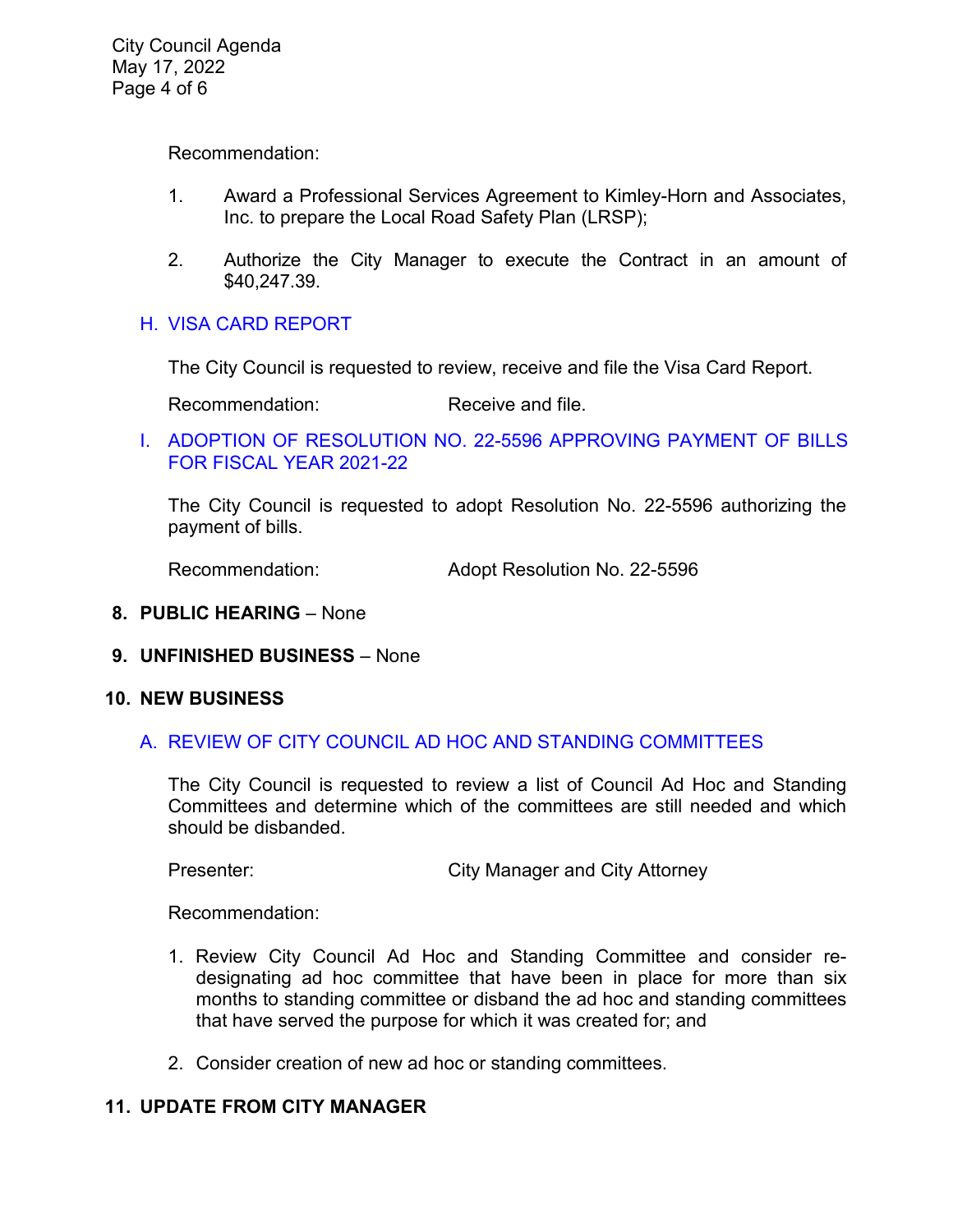# **12. UPDATE FROM CITY ATTORNEY**

# **13. COUNCIL REPORTS REGARDING AD HOC OR STANDING COMMITTEE MEETINGS**

- A. SCHOOL DISTRICT/CITY STANDING COMMITTEE (Councilmember Man and Councilmember Chavez) – Formed 1/3/2012
- B. LAS TUNAS DOWNTOWN REVITALIZATION STANDING COMMITTEE (Councilmember Chavez and Councilmember Yu) – Formed 2/18/2014
- C. FUTURE DEVELOPMENT OF CITY PROPERTIES STANDING COMMITTEE (Councilmember Yu and Councilmember Man) – Formed 2/18/2014
- D. AUDIT STANDING COMMITTEE (Councilmember Chavez and Councilmember Yu) – Formed 7/15/2014
- E. FACILITIES, PUBLIC WORKS, AND INFRASTRUCTURE STANDING COMMITTEE (Councilmember Yu and Councilmember Man) – Formed 4/4/2017
- F. PRIMROSE PARK ART ELEMENT AD HOC (Councilmember Vizcarra and Councilmember Yu) – Formed 5/19/20
- G. CITY BASED HOMELESS PLAN STANDING COMMITTEE (Councilmember Vizcarra and Mayor Sternquist) – Formed 3/16/21
- H. COMMISSIONER RECRUITMENT AD HOC (Mayor Pro Tem Man and Councilmember Vizcarra) – Form 3/15/22

# **14. COUNCIL ITEMS SEPARATE FROM THE CITY MANAGER'S REGULAR AGENDA**

- A. COUNCILMEMBER VIZCARRA
- B. COUNCILMEMBER YU
- C. COUNCILMEMBER CHAVEZ
- D. MAYOR PRO TEM MAN
- E. MAYOR STERNQUIST

# **15. ADDITIONAL PUBLIC COMMENTS ON ITEMS NOT LISTED ON THE AGENDA**

The City Council will now hear additional public comments regarding items not listed on the agenda. The procedure to address the City Council is highlighted on the first page of this agenda.